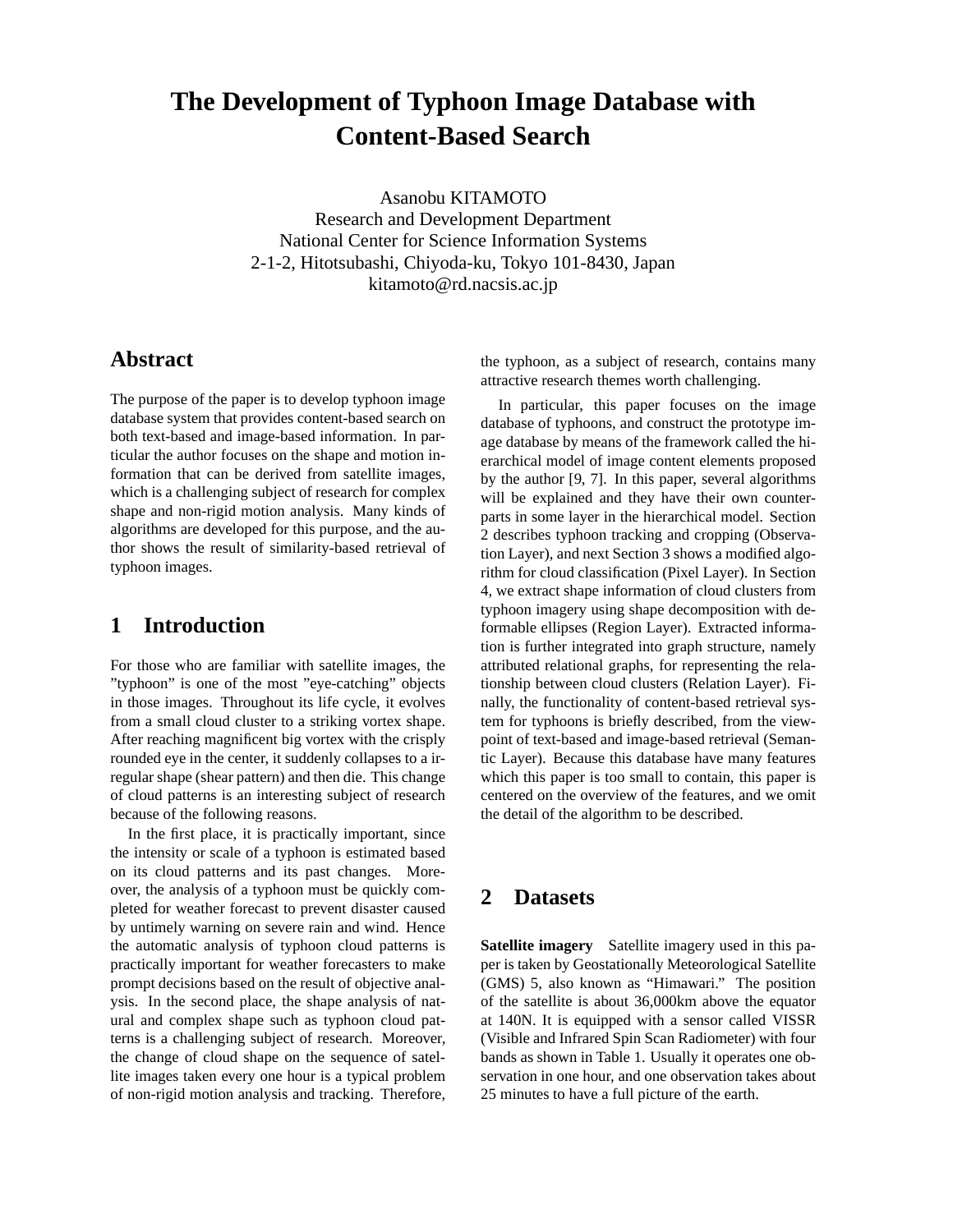Table 1: Major Characteristics of VISSR.

| Band              | Wavelength             | Resolution |
|-------------------|------------------------|------------|
| Visible           | $0.55 \sim 0.90 \mu m$ | 1.25km     |
| IR 1              | $10.5 \sim 11.5 \mu m$ | 5.0km      |
| IR2               | $11.5 \sim 12.5 \mu m$ | 5.0km      |
| IR3 (Water Vapor) | $6.5 \sim 7.0 \mu m$   | 5.0km      |

**Best Track** Typhoon is a regional term given to those mature tropical cyclones that originate in the western north pacific ocean [11]. For all the typhoons after 1951, the official record of typhoons are compiled by the Japan Meteorological Agency (JMA) as "Best Track" dataset, and can be purchased from the Japan Meteorological Business Support Center (JMBSC) with minimum cost. It contains records such as center location, central pressure, and maximum wind in every one to six hours. This dataset especially plays an important role in this paper, because the tracking of typhoon is not an easy task, as it might seem to be, even for well-trained professionals.

**Meteorological Surface Observations** JMA operates mesoscale observation network called the AMeDAS (Automated Meteorological Data Acquisition System). This system consists of over 1300 observing stations with the mean spatial intervals of 17 km. All stations monitor hourly precipitation, and more than 800 stations monitor air temperature, wind direction/speed, and sunshine duration. Integrating surface observations with satellite observations makes the system even more powerful, since the former provides important information that cannot be obtained from the latter. For example, it is possible to relate the amount of rainfall with satellite cloud patterns.

# **3 Tracking and Cropping**

#### **3.1 Typhoon Tracking**

The tracking of a typhoon, namely the center of a typhoon, is generally not an easy task even for welltrained professionals. The eye serves as a landmark for the center in some cases, but in other cases it does not appear on satellite images. Moreover, promptitude is of importance in weather forecast; to finish the analysis in time is important, even if available information is insufficient for the accurate determination of center location. If it is a difficult problem even for well-trained professionals, it is for computer programs also.

Now best track dataset solves this problem, because the records in the dataset are determined after deliberate investigation in the life cycle of a typhoon, hence keep accuracy enough for official use. However, the frequency of best track record is every three to six hours which is not enough to cover the frequency of every one hour satellite observations. We then estimate the position of the typhoon by interpolation; various interpolation methods could be employed for this purpose. To name a few, 1) linear interpolation, 2) spline interpolation, 3) cycloid interpolation, where the last method was used for approximating the eye movement of a typhoon [15]. Considering the purpose of this paper, we decide to use cubic spline interpolation because of its smoothness, although our observations are that linear interpolation does not differ significantly from cubic spline interpolation in most cases.

### **3.2 Typhoon Cropping**

From the original satellite imagery, we then crop typhoon imagery so that the center of the image coincides with the interpolated location of the typhoon. To decide the size of the image, we should remember the fact that supertyphoons have widths of between 600km to 1000km. To include the surrounding regions of the typhoon, we suppose that about the double size of the above figure is the appropriate size for cropped image.

Another design consideration is on geometric correction [6]. In terms of map coordinate system, we select cylindrical equidistant projection, whose advantage is that latitude and longitude of a pixel can be easily calculated from the image coordinate. In addition, nearest neighbor interpolation is used for mapping.

As a result, we decide that the width and height of the image is  $512 \times 512$  pixels, and the VISSR frame coordinate is mapped onto this image frame so that the width and height corresponds to 25 degrees in longitude and latitude. These figures are determined so that resolution shown in Table 1 matches well to this setting, Figure 1 shows one example and it seems the choice of size is good.

# **4 Cloud Classification**

### **4.1 Operational Algorithm**

The classification here can be crisp or fuzzy, but in any case we should assign some categorical information to each pixel. Our algorithm is based on the operational algorithm used at JMA to make "Satellite Nephanalysis Information Chart (SNIC)" [2]. It takes advantage of multispectral radiometers of VISSR of GMS-5 consisting of Water Vapor (WV) absorption and Split-Window (SP) channels. The clouds are automatically classified into seven classes, namely, cumulonimbus (Cb), cumulus (Cu), cumulus congestus (Cg), cirrus (Ci), stratus / fog (St / Fog), middle layer cloud (Cm), dense cloud (Dense). Because cirrus is usually thin, we also consider mixel-type classes, namely cirrus + middle layer cloud (Ci+Cm), cirrus + cumulus (Ci+Cu).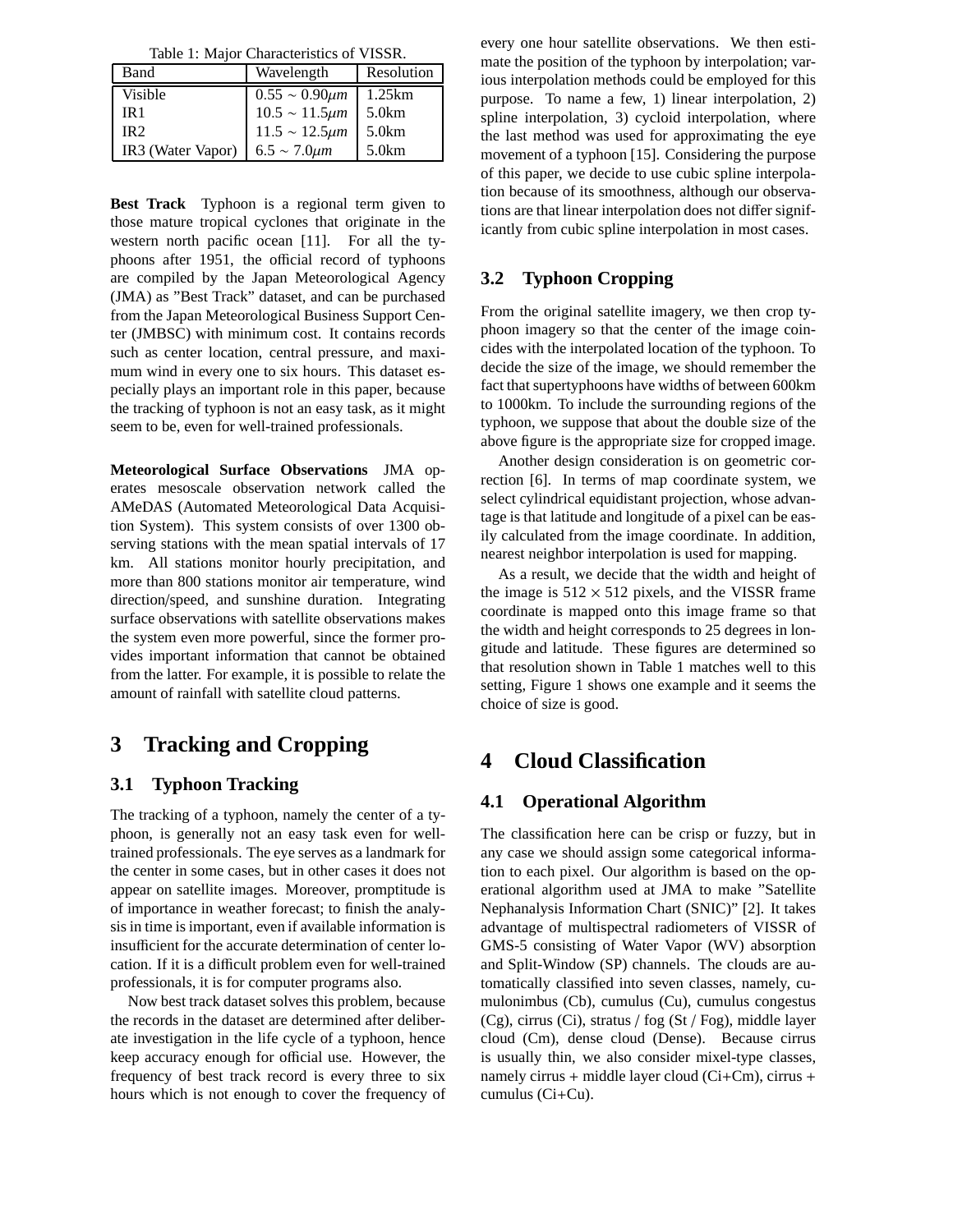

Figure 1: Infrared images of Typhoon 9713. These images are taken on UTC 10, August 16, 1997 by GMS 5.

The classifier used at JMA [2] is actually too complex to describe in the limited space. However, the basic principle of the algorithm is to categorize pixels into four layers based on the estimated height. Then each pixel is further classified using another classifier designed for each layer such as "high cloud mode." This method indicates that the estimate of the cloud top height is very important in cloud classification.

However, the operational algorithm cannot be directly used in our system, because several datasets are not available to us. For example, temperature profile, which can be derived as the result of numerical prediction in the form of grid point value (GPV), are not available. Therefore we should develop a new algorithm that can do without those datasets.

#### **4.2 Proposed Algorithm**

#### **4.2.1 Surface Temperature**

As stated earlier, the most important value to be estimated is cloud top height. However, before estimating this value, we need to know surface temperature and temperature profile in the atmosphere. Temperature profile can be approximated by the U.S. standard atmosphere model, in which temperature decreases with the rate of 6.5K/km as the height increases.

Next we move to the problem of estimating surface temperature from satellite imagery. Now by reminding the fact that a typhoon spends most of its life over the sea, we realize that usually sea surface temperature (SST) should be estimated. One way of estimating SST is to have a database of seasonal and regional average of SST. However, instead of having such a large database, we develop a simple algorithm for estimating latitudinal sea surface temperature.

Firstly, for each horizontal line (same latitude), the temperature of pixels are sorted in descending order and top *L* percent of pixels are selected for calculating the average of each line. In this paper,  $L = 5$ . Then the second-order polynomial function is fitted to data

points using chi-square fitting [13]. Second-order is chosen because first-order (linear) is too simple, but more than third-order is prone to error. Then cloud top height can be estimated using temperature difference between pixel value and surface temperature under it.

For land surface temperature, we might be able to utilize observed surface temperature from AMeDAS dataset for the land of Japan, however this is left for future work. For other parts of the earth, estimation of land surface temperature is a difficult task, since it shows too much variation in terms of region and time of day compared to sea surface temperature.

#### **4.2.2 Channels Used for Classification**

After obtaining the rough estimate of surface temperature and cloud top height, we can classify cloud pixels into 4 layers, namely very high cloud (above 9km), high cloud (5  $\sim$  9km), middle cloud (1.5  $\sim$  5km), and low cloud (under 1.5km), and assign the same kind of cloud types used in the operational algorithm according to cloud top height. The definition of cloud types is somewhat arbitrary; however, the most important point in classification is not to mix up cumulus-type, cirrustype, and other-type clouds, so we try to be precise in terms of this distinction.

The structure of the classifier is a little different from that used in the operational algorithm, since our algorithm does not explicitly separate classifier tree according to the layer of the pixel. Basically we use three (combinations of) channels, namely TBB(IR1),  $TBB(IR1) - TBB(IR2)$ ,  $TBB(IR1) - TBB(IR3)$ , where TBB means black-body temperature calculated from the digital number of the pixel.

**TBB(IR1)** Temperature at the wavelength of IR1 is used for estimating cloud top height. This wavelength corresponds to a so-called "window" of the atmosphere, which means that the radiation emitted from the subject is little absorbed in the atmosphere, hence the observation well describes the temperature of the subject including surface.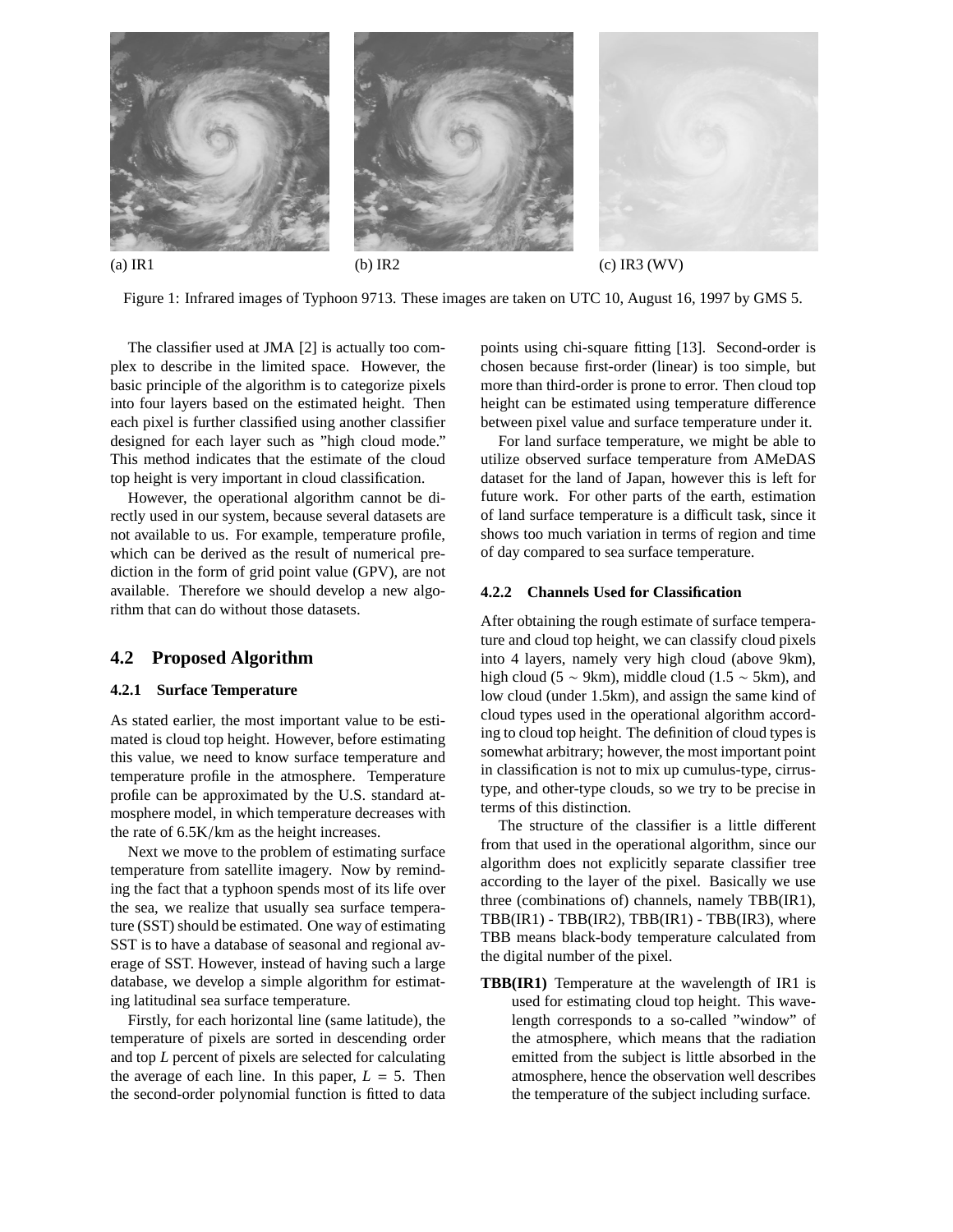



(a) The result of classification (b) Perspective (oblique) view of a typhoon based on the result of classification (a).

Figure 2: The result of cloud classification. The original image is the same as Figure 1.

- **TBB(IR1) TBB(IR2)** The wavelength of IR1 and IR2 is next to each other as shown in Table 1, so temperature estimated from these two bands show very similar values. However, relatively small difference indicates convective clouds, fogs, and so on, so this difference can be used for classifying certain types of clouds.
- **TBB(IR1) TBB(IR3)** Infrared radiation at the wavelength of IR3 is well absorbed by the humid atmosphere. So TBB(IR3) indicates the humidity of upper atmosphere, and this information can be used for classifying certain types of clouds.

#### **4.2.3 Classification of Mixels**

One of the big problems in cloud classification is the separation of mixels (mixed pixels) from other pure pixels. Because cirrus is a very thin type of clouds, it often appears as semi-transparent cirrus and the observation of such cloud becomes the mixture of cirrus itself and something below it (middle layer clouds, sea, and so on). Here simple emission equation for cirrus clouds can be represented as follows:

$$
R = \varepsilon R_c + (1 - \varepsilon)R_a \tag{1}
$$

where  $\varepsilon$  is the effective cloud emissivity,  $R_c$  is the radiance from an opaque cloud (cirrus) and  $R_a$  is the upwelling radiance at cloud base.  $\varepsilon \sim 1$  for thick cloud but if  $\varepsilon$  < 1, the observed radiance becomes a mixture of two different types of radiation. Radiance can be directly converted to temperature, so the above equation also indicates the mixture of two types of temperature.

Our proposed algorithm [10, 8] can handle this type of mixels from statistical viewpoint based on the probabilistic model of mixels. This method is incorporated into the proposed classification algorithm as follows.

Basically, to decide whether a pixel is a mixel or a pure pixel, we have to incorporate information from neighboring pixels. For example, if we observe as a pixel value temperature in the middle of the temperature of cirrus and sea, we can imagine that a pixel maybe a middle layer cloud or a mixture of cirrus and sea; however, this information is insufficient to determine which assumption is actually correct. To solve this problem, we look at neighboring  $B \times B$  pixels and investigate the variation of pixel values inside the block. If this variation is large, we can decide that this block consists of sea and cirrus pixels.

In the following, due to the limited space, the method is briefly described. When we regard all the *B*<sup>2</sup> pixels in the block as the mixture of class 1 and class 2, for example the mixture of cirrus (class 1) and sea (class 2), the mean  $\mu_M$  and the variance  $\sigma_M^2$  of the pixel values can be calculated as follows:

$$
\mu_M = \frac{1}{\phi_1 + \phi_2} (\phi_1 \mu_1 + \phi_2 \mu_2)
$$
  
\n
$$
\sigma_M^2 = \frac{1}{(\phi_1 + \phi_2)(\phi_1 + \phi_2 + 1)} \times
$$
  
\n
$$
\left\{ \phi_1(\phi_1 + 1)\sigma_1^2 + \phi_2(\phi_2 + 1)\sigma_2^2 + \frac{\phi_1 \phi_2}{\phi_1 + \phi_2} (\mu_2 - \mu_1)^2 \right\}
$$
 (2)

where  $\phi_1$  and  $\phi_2$  is the parameters of Beta distribution for the area proportion distribution, and  $\mu_i$  and  $\sigma_i^2$ and is the mean and the variance of class *i* respectively. Solving Equation (2) with respect to  $\mu_i$  gives the estimate of mean value of each class:

$$
\mu_1 = \mu_M - \frac{1}{\phi_1} \times
$$
\n
$$
\sqrt{\phi_1(\phi_1 + 1)(\sigma_M^2 - \sigma_1^2) + \phi_2(\phi_2 + 1)(\sigma_M^2 - \sigma_2^2) + 2\phi_1\phi_2\sigma_M^2}
$$
\n
$$
\mu_2 = \mu_M + \frac{1}{\phi_2} \times
$$
\n
$$
\sqrt{\phi_1(\phi_1 + 1)(\sigma_M^2 - \sigma_1^2) + \phi_2(\phi_2 + 1)(\sigma_M^2 - \sigma_2^2) + 2\phi_1\phi_2\sigma_M^2}
$$
\n(3)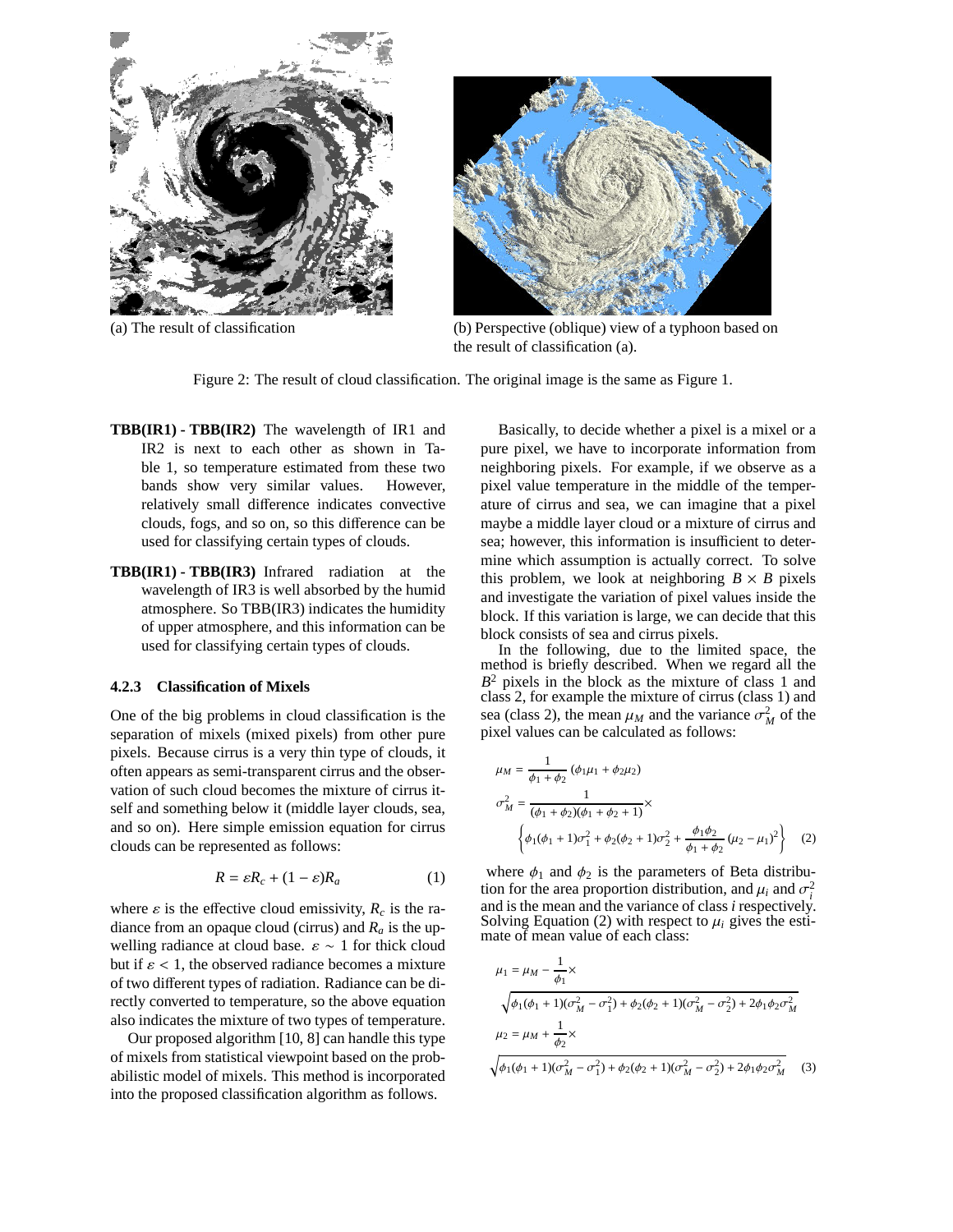The above equations suggest that if we know the values of  $\phi_i$  and  $\sigma_i^2$  from other sources, then we can estimate the mean (mean temperature in this case) of each class from the observed mean and variance of the  $B \times B$  block around the pixel. This relationship is used for unmixing the mixture of cirrus and other types.

#### **4.2.4 Classification Results**

Figure 2(a) shows the result of classification using our proposed algorithm. Gray scale represents cloud types, but we omit the detail of each class due to the limited space. Note that black regions around the center of the typhoon correspond to cumulonimbus and are called central dense overcast (CDO). This cloud region is very important to estimate the intensity of the typhoon. Moreover, the eye is also recognizable in the heart of CDO, which consists of lower layer clouds such as cumulus.

To give more intuitive understanding of the result of cloud classification, the classification result is visualized in the perspective view in Figure 2(b) by assigning cloud top height and cloud thickness to each pixel. The cloud in the eye seems to be lower than surrounding region containing cumulonimbus that forms central dense overcast.

### **5 Shape Analysis**

#### **5.1 Dvorak Method**

Dvorak proposed a technique for using satellite pictures to analyze and forecast tropical cyclones [3]. His original method has been extended, and virtually all of the research centers of tropical cyclones utilize extended Dvorak methods for analysis [12]. The analysis mainly relies on three kind of numbers, namely Pattern Tropical number (PT), Data Tropical number (DT), Model Expected Tropical number (MET), and their derivative, T-number.

The underlying assumption of PT is that the current intensity of a typhoon can be estimated by comparing current cloud pattern to average cloud patterns derived from many past typhoons whose intensity is already known. On the other hand, the underlying assumption of DT is that numerical features of cloud patterns such as cloud top height or the length of cloud bands help us estimate the intensity of a typhoon in an objective manner. Moreover, MET focuses on the history of a typhoon; namely, the past change of intensity is compared to the average pattern of daily changes associated with the model of typhoon development.

The derivation of these numbers is currently semiautomatic, but the difficult part of the process, namely pattern recognition, still relies on human intervention. The introduction of pattern recognition techniques into



Figure 3: Common tropical cyclone patterns and their corresponding T-numbers. The patterns may be rotated to fit a particular picture of a cyclone. The image taken from [3].

Dvorak method therefore can be expected to improve the analysis of a typhoon in accuracy and speed.

#### **5.2 Shape Decomposition**

In this paper, we are especially interested in the analysis of cloud patterns, namely the shape of typhoon clouds. There appear many kinds of shape that should be represented in the typhoon image database, such as spiral shape and band shape. But in this paper, as a starting point, we focus on elliptic shape on typhoon imagery. The usage of ellipse is related to the fact that the clouds around the center of the eye rotate around the centroid because of the centrifugal force. This physical process form rounded elliptic shape, so this shape is expected to be particular important for describing central features (CF) in Dvorak method because this shape characterizes the central area of a typhoon. Therefore, in this paper, we describe typhoon cloud patterns with a set of ellipses. This method is called "shape decomposition," and an ellipse is called decomposition element.

#### **5.3 Deformable Ellipses**

We next consider some mechanisms for finding the best fit of decomposition element to complex cloud shape. Our algorithm employed here is inspired by abundant literatures on deformable models [5, 1]. Deformable template is a parametric shape model  $r(s, x)$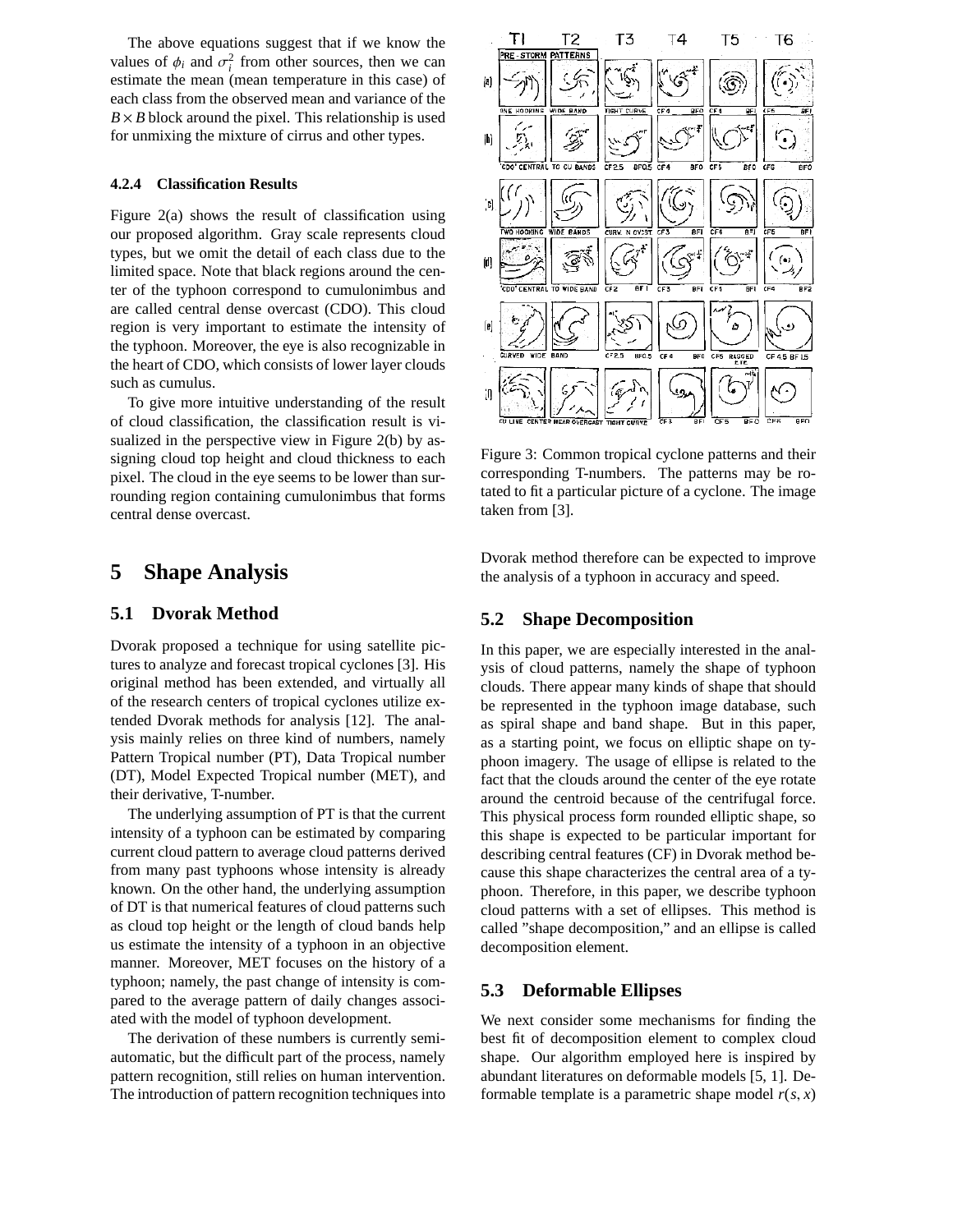with relatively few degrees of freedom. The template is matched to an image by searching for the value of the parameter vector *x* that minimizes a certain energy. Other models with higher degrees of freedom is called snake or active contours, and it is capable of representing much more variety of shape.

The proposed method is a variant of deformable template, where the template is restricted to the ellipse. The shape space of an ellipse can be represented as five-dimensional space  $\mathbf{x} = (s, a, \theta, x_c, y_c)$ , where the radius of longer axis *s*, aspect *a*, the rotation angle of longer axis  $\theta$ , and the translation of the centroid  $(x_c, y_c)$ . The problem here is to find the optimal shape vector that maximizes the goodness of fit, or in other words "energy", of the ellipse to the object to be fitted.

Here we denote a set of pixels inside the deformable template  $Z_i$ . The energy is calculated by the summation of relevance value *S* for *Zi*. The relevance of each pixel should be given as constraints from outside programs. Typically the relevance of each pixel is assigned according to the classification class of the pixel, or more directly assigned based on the pixel (gray) value itself. In this paper, since we would like to represent the shape of cumulonimbus cloud areas, we assign Cb class a high relevance value, while other cloud classes are assigned low values and the sea class is assigned especially low value (actually minus value).

The positive relevance value serves as a expansive force, while negative relevance value serves as a contractive force. Hence balance between relevance values determine the final shape of the template. Furthermore, we define "penalty" terms as additional constraints. Here we define a set of pixels  $Z_0$  and  $Z_f$ , which means a set of pixels overlapping with other templates and sticking out of the image frame respectively. Penalty  $P_o$  and  $P_f$  affects on those sets as contractive force, and we have the final form of the energy:

$$
G = \sum_{Z_i \setminus (Z_o \cup Z_f)} S - \sum_{Z_o} P_o - \sum_{Z_f} P_f \tag{4}
$$

The combination of relevance values and penalties determine the stiffness of fitting, and giving too large penalty results in overfitting to the objects.

Finally the goodness-of-fit is maximized by iterative, non-linear gradient descent algorithm called quasi Newton (BFGS) algorithm [13], which will tend to find a good minimum. For the reference, we will briefly describe the initialization phase of the shape vector. In the first place, the location of the decomposition element is estimated from a variant of quad-tree structure using "coarse-to-fine" strategy. Next we calculate the function of distance with respect to angle where distance is measured as one between the center and the (nearest) boundary. Using the smoothed distance function, we can estimate the the scale of axes and rotation angle. There are other minor details to make the description complete, but we omit the detail.

#### **5.4 Motion Analysis and Prediction**

Motion analysis is another important aspect in the analysis of typhoons. Usually the motion of clouds are measured by estimating a block-based motion vector. Semiautomatic block matching method is operationally used at JMA, and many kinds of algorithms for computing optical flow can also be applied to this problem [14]. However, without very frequent observations like every one minute (described in [16]), motion vector cannot be estimated accurately from normal hourly observations because of very strong wind whirling around the center of the typhoon.

Then we focus on other types of motions; namely we follow the motion of ellipses extracted by shape decomposition addressed in the previous subsection. An ellipse, which is an approximation of a cloud cluster, moves along time with rotating its axis. Then the velocity of each ellipse can be estimated by comparing the current shape vector to the previous one.

For the tracking of ellipses along a sequence of images, it is a good idea to predict the shape vectors of ellipses in the next time slot from the past estimate. Formally, we represent a shape vector at time  $T$  as  $\mathbf{x}^T$ , and the problem here is to estimate  $x^T$  from the past shape vector  $\mathbf{x}^i$ ,  $(i = 0, \dots, T - 1)$ . This is a common problem in motion analysis, and many kinds of methods has been developed. A very simple rule (which we use in the first place) is to use the shape vector estimated on the previous time slot, namely  $\mathbf{x}^T = \mathbf{x}^{T-1}$ . Another simple rule is the linear extrapolation using the relationship  $\mathbf{x}^T - \mathbf{x}^{T-1} = \mathbf{x}^{T-1} - \mathbf{x}^{T-2}$ . In general, various prediction methods can be described based on the autoregressive (AR) model, and more advanced methods such as Kalman filtering can be applied to this problem [1].

#### **5.5 Attributed Relational Graph**

The spatial relationship between cloud clusters is represented by graph structures, namely attributed relational graphs. This graph structure consists of nodes and edges, where nodes represent the location of a cloud cluster, while edges represent spatial relationship between cloud clusters. Nodes and edges have symbols and (numeric) attributes that characterizes their various properties. Distance between graphs can be calculated by graph matching, and if we interpret this value as the dissimilarity measure between graphs, we can realize similarity-based retrieval of graphs, namely corresponding images.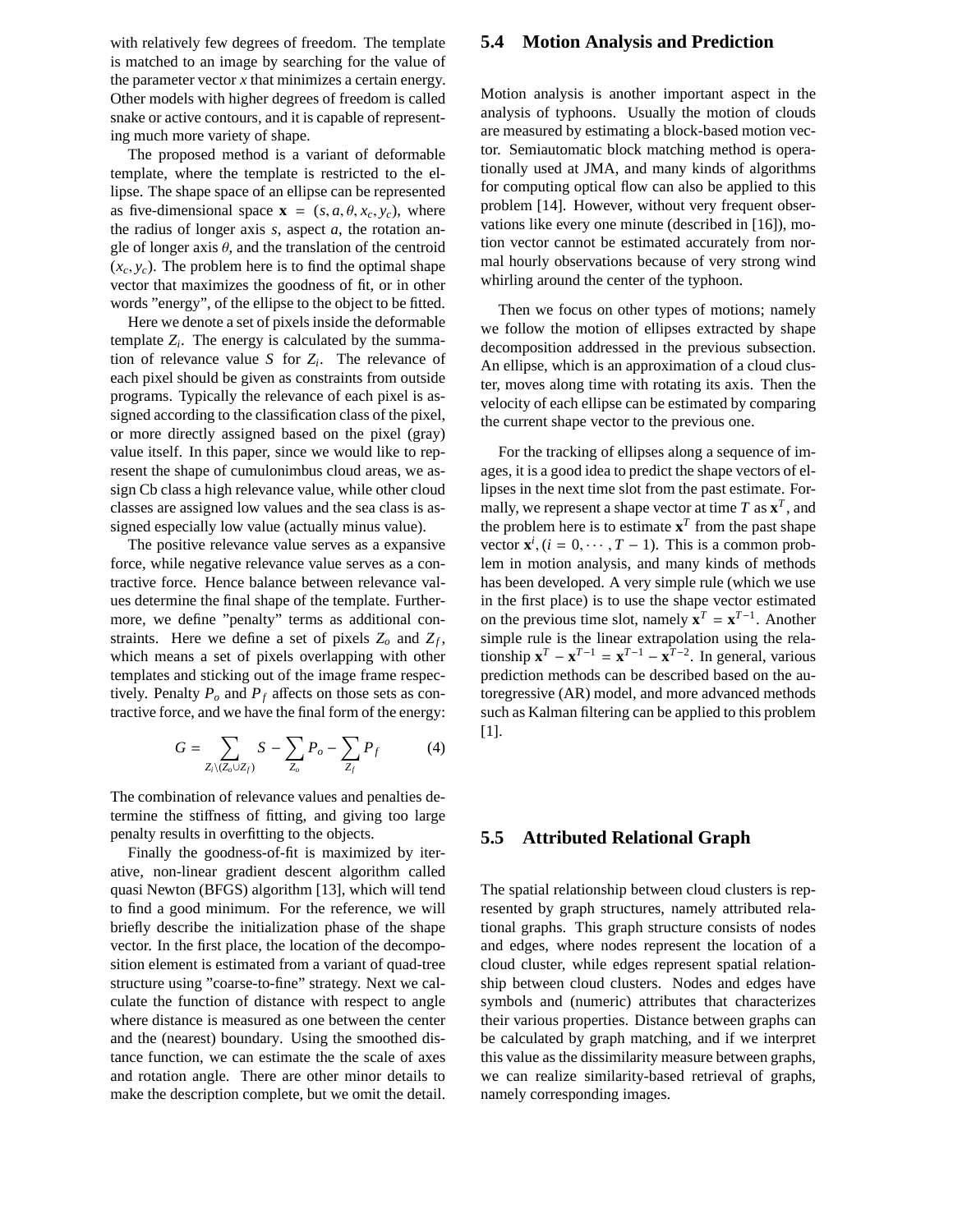

2915732 2.950096 3.023877 3.082520 3109959 (b) The same result as (a), but shown with decomposition elements

GMS597121405.9728

2.482195

GMS597121402.9728

GMS597121406.9728

2.372017

GMS597080922.9713

Figure 4: Result of similarity-based image retrieval.

# **6 Content-Based Search**

GMS597101903 9724

### **6.1 Text-Based Retrieval**

Satellite images are related to best track dataset that contains central location, central pressure, maximum wind, and so on. Then it is trivial to search images by typhoon number or meteorological elements such as central pressure. Another interesting functionality is to search by track, where similarity is measured by the displacement of track for its whole life cycle or only part of its life. The distance can be measured by means of some metric (Euclid, etc.) using dynamic programming. However, this kind of retrieval methods are actually not new; they are already provided as commercial products or at several web sites.

GMS597121403.9728

2.361620

GMS597080921.9713

These alphanumeric data can be much more effectively utilized by combining them with satellite images. For example, if AMeDAS data are combined with satellite images, we can recognize cloud patterns in satellite images, so precipitation caused by the effect of typhoon can be separated from that caused by other

cloud systems, and it may be interesting to search typhoon by precipitation pattern.

### **6.2 Image-Based Retrieval**

GMS597041219.9701

2.673002

GMS597121320.9728

GMS597080923.9713

2.906901

 $10<sup>1</sup>$ 

GMS597081000.9713

In addition to text-based retrieval, the focus of this paper is on the development of image-based retrieval methods. In a sense, similarity retrieval of weather charts is a kind of image-based retrieval system [4], but we concentrate on a content-based retrieval of satellite cloud patterns. The advantage of image-based retrieval can be summarized as follows:

- 1. Alphanumeric data such as central pressure or maximum wind is a very reduced representation of a typhoon, so cloud patterns contain much more information to be relevant in meteorology, such as central features and banding features.
- 2. Analysis of clouds may reveal mesoscale (smallscale) phenomena which does not clearly appear in alphanumeric data or weather charts.